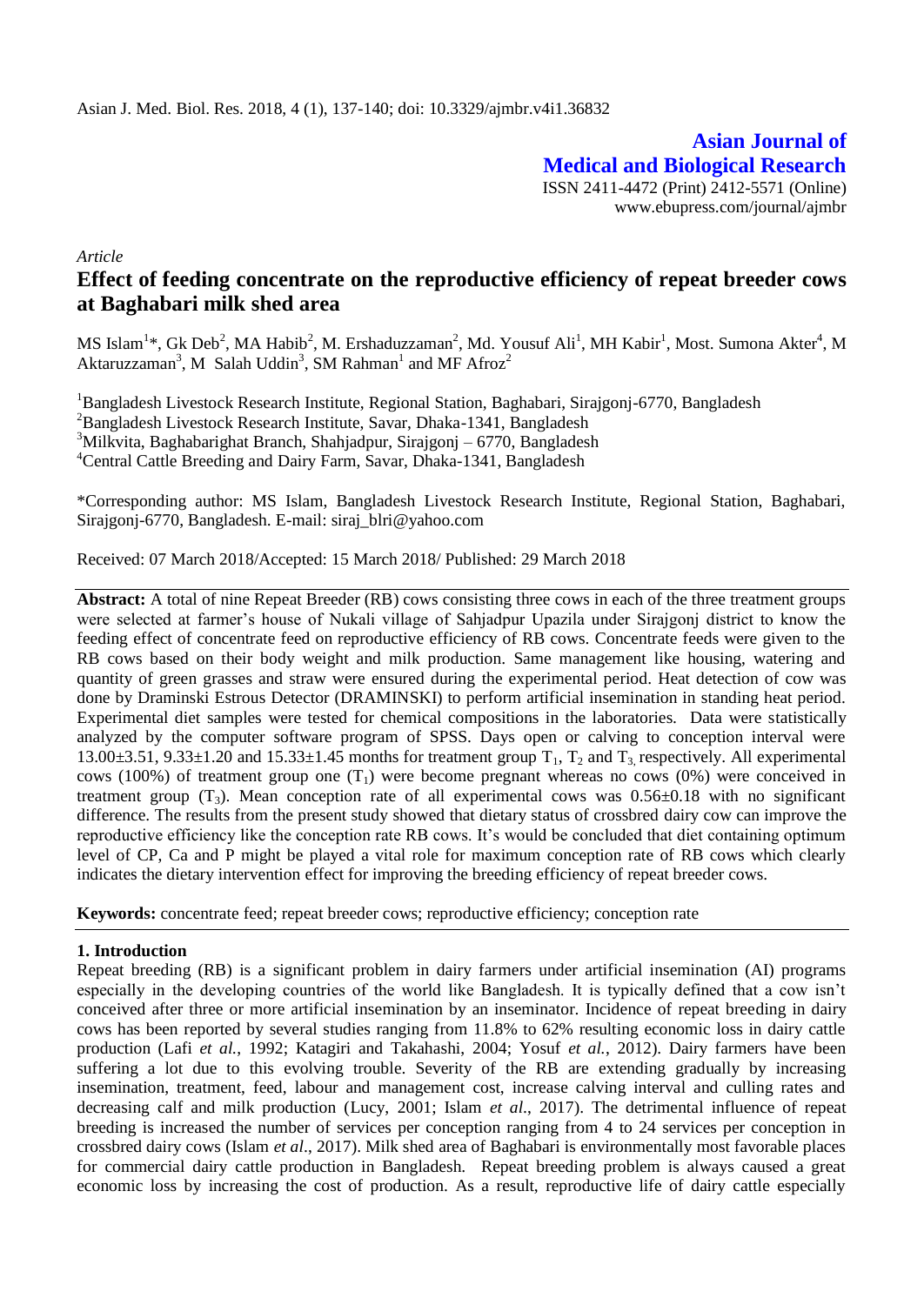managing the repeat breeding problem for obtaining regular conception is a great challenge for dairy cattle production because of repeat breeding reduces the productivity and profitability of dairy farming. Intensification of the incidence rate of RB problems in cows reduces the milk and calf production in their lifespan (Butler, 2000; Lean *et al*., 2008; Thatcher *et al*., 2011). However, repeat breeding is a great problem in dairy cows in the studied areas. That's why; a preliminary work was done to identify the possible causes for repeat breeding problems in Baghabari milk shed area. Finally major causes associated to repeat breeding problems in dairy cows were identified by survey, rectal palpation of RB cows, nutritional analysis of concentrate feed and frozen semen quality analysis. Incidence of repeat breeding problems was found about 29 percent in the studied areas by that recent preliminary study. Poor nutrition was found one of the most important factors among all possible causes those were identified by (Islam *et al*., 2017). Nutritional deficiency was observed from poor nutrient density in the diet or poor quality diet, inadequate quantity of diet fed and insufficient to diet. Repeat breeding causes a great loss to the farmers in terms of milk and calves production. Hence, it is necessary to minimize the RB problem for producing more milk to achieve the Sustainable Development Goals (SDGs) of Bangladesh. A few works are done to know the effect of concentrate feeding on breeding efficiency of repeat breeder cows. Therefore, this study was undertaken with the objective to know the effect of concentrate feeds on the reproductive efficiency of repeat breeder cows at Baghabari milk shed areas.

#### **2. Materials and Methods**

A total of nine RB cows consisting three cows in each of the three treatment groups were selected at farmer's house of Nukali village of Sahjadpur Upazila under Sirajgonj district to know the feeding effect of concentrate feed on reproductive efficiency of dairy cows. Previous history of breeding system, health status, productive and reproductive performances were considered before selecting RB cows. Experimental cows were checked by rectal palpation to identify the cows free from any defect of reproductive organs and reproductive diseases. Concentrate feeds were given to the RB cows based on their body weight and milk production. Same management like housing, watering and quantity of green grasses and straw were ensured during the experimental period. Heat detection of cow was done by Draminski Estrous Detector (DRAMINSKI) to perform artificial insemination in standing heat period. Same quality semen was used for artificial insemination of the RB cows. Pregnancy test was performed after artificial insemination (AI) on 50 days. Data were recorded on feeds, semen, previous breeding history, health status, reproductive performances, conception etc. A total of nine feed samples randomly taken and three samples from each of the treatment groups were analyzed at the Nutrition Laboratory under Animal Production Research Division of BLRI and Animal Nutrition Laboratory of the Department of Livestock Services (DLS), Farmgate, Dhaka. Data were statistically analyzed by the computer software program of SPSS. Feed ingredients and their chemical composition were shown in Table 1 and Table 2, respectively.

#### **3. Results and Discussion**

Different productive and reproductive performances of experimental cows in three treatment groups are given in Table 3. Body weight was  $374.67\pm4.37$ ,  $323.67\pm46.56$  and  $352.33\pm21.61$  kg respectively with no significant difference among different treatment groups of  $T_1$ ,  $T_2$  and  $T_3$ . Mean age of experimental cows were ranged from more than 48 to 56 month in different treatment groups. Almost all experimental cows were in same parity in three treatment groups. Peak milk production was found lowest (9  $1/d/c$ ) in treatment group (T<sub>1)</sub> while highest in  $T_2$  and  $T_3$  groups (17  $1/d/c$ ). Milk production of cows was highest in  $T_1$  and  $T_3$  groups while lowest in  $T_2$  group during dietary intervention. First heat after calving were  $7.67\pm4.70$ ,  $6.00\pm0.58$  and  $5.33\pm0.67$  months in treatment group  $T_1$ ,  $T_2$  and  $T_3$ , respectively. Days open or calving to conception interval were13.00 $\pm$ 3.51, 9.33 $\pm$ 1.20 and 15.33 $\pm$ 1.45 months for treatment group  $T_1$ ,  $T_2$  and  $T_3$  respectively. These results are fully contradicts with the findings of Ferguson *et al*., 1980; Garcia Bojalil *et al*., 1998; Hotler *et al*., 1992; Hutchinson *et al*., 2011; Moallem *et al*., 2010; Salfer *et al*.,1995 and Sklan *et al*., 1989 who reported the calving to pregnancy interval ranging from 73 to 123 days.

Number of artificial insemination (AI) done in experimental repeat breeder cows before and after intervention are shown in Table 4. No significant difference was found among different treatment groups for the number of artificial insemination before and after intervention. It was clearly seen that about 6 times AI services were done in the experimental cows of three treatment groups before intervention which ultimately increasing long calving interval and decreasing milk and calf production.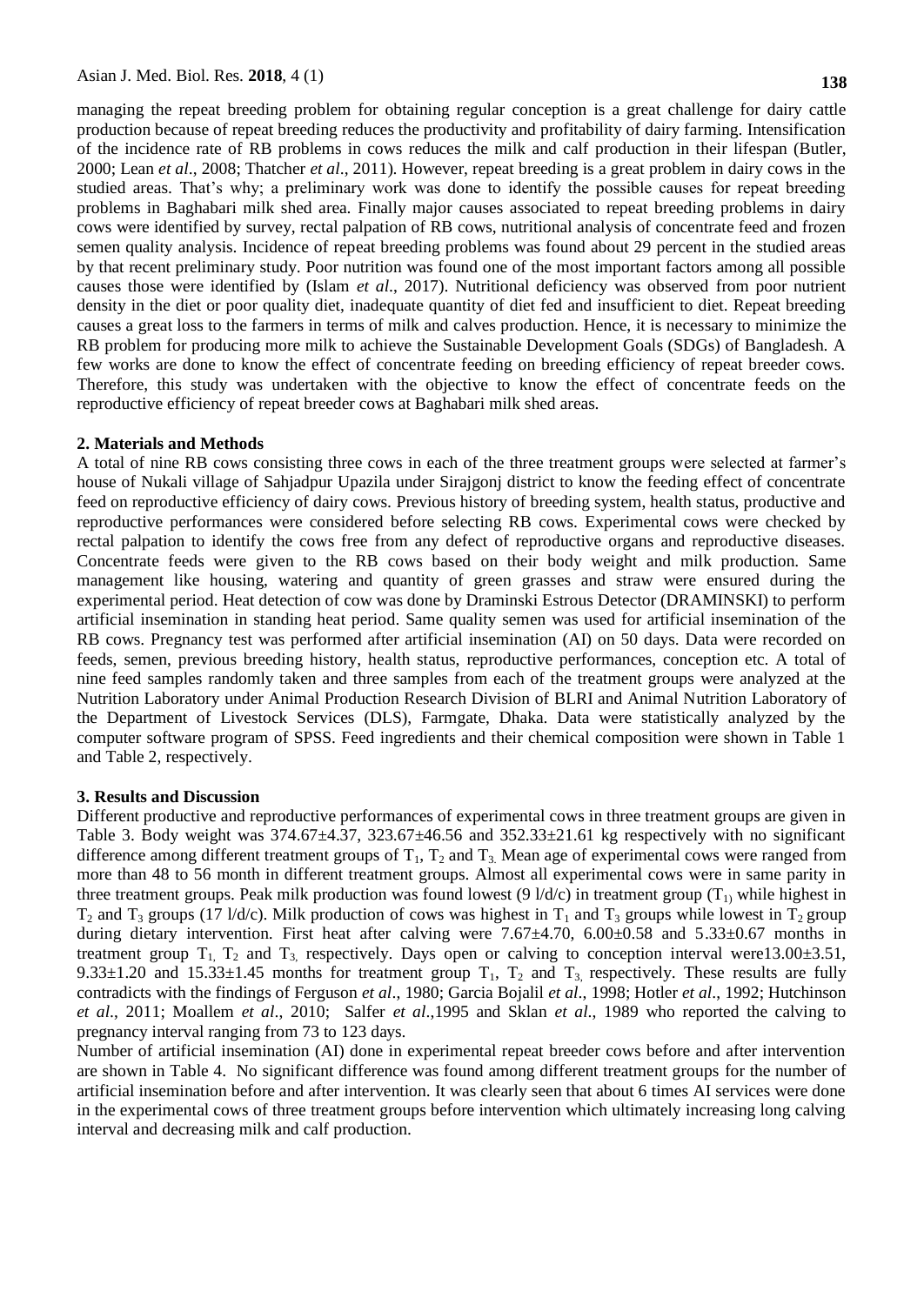| Table 1. Feed ingredients used in different dietary groups. |  |  |  |  |  |
|-------------------------------------------------------------|--|--|--|--|--|
|-------------------------------------------------------------|--|--|--|--|--|

| Sl. No | <b>Feed ingredients</b> | <b>Treatment groups</b> |        |                 |
|--------|-------------------------|-------------------------|--------|-----------------|
|        |                         |                         | L۰     | $T_3$ (Control) |
|        | Wheat bran              | 40                      | 55     | 33              |
|        | Khesari bran            | 26                      | 26     |                 |
|        | Lentil bran             |                         |        |                 |
|        | Matikalai               |                         |        |                 |
|        | Rice polish             |                         |        | 60              |
| 6      | Til oil cake            | 13                      | 13     |                 |
|        | <b>DCP</b>              | 4.50                    | 4.5    |                 |
| 8      | Fish meal               |                         |        |                 |
| 9      | Salt                    | 0.50                    | 0.5    |                 |
| 10     | Vitamin mineral premix  | 0.70                    |        |                 |
| Total  |                         | 100.00                  | 100.00 | 100.00          |

**Table 2. Chemical composition of experimental diets among different treatment groups.**

| <b>Treatment</b>  | DΜ<br>Chemical composition (% DM) |       |       |       |       |      |      |
|-------------------|-----------------------------------|-------|-------|-------|-------|------|------|
| groups            | (% fresh)                         | Ash   | CР    | ADF   | NDF   | Cа   |      |
| m                 | 88.34                             | 12.98 | 14.14 | 29.77 | 57.13 | 2.16 | 0.53 |
| m<br>$\mathbf{1}$ | 87.22                             | 11.43 | 13.21 | 46.14 | 58.80 | 1.48 | 0.47 |
| m                 | 88.53                             | 9.42  | 10.49 | 45.84 | 62.44 | 0.60 | 0.33 |

# **Table 3. Productive and reproductive status of experimental cows.**

| <b>Traits</b>                     | No | <b>Treatment group</b> |                    |                              |           |
|-----------------------------------|----|------------------------|--------------------|------------------------------|-----------|
| <b>Parameters</b>                 |    |                        | $Mean \pm SE$      | <b>Level of significance</b> |           |
|                                   |    | $\mathbf{T}_1$         | $\mathbf{T}_2$     | $T_3$ (Control)              |           |
| Body weight (kg)                  | 3  | $374.67 \pm 4.37$      | $323.67 \pm 46.56$ | $352.33 \pm 21.61$           | <b>NS</b> |
| Age $(m)$                         | 3  | $52.00 \pm 1.53$       | $48.33 \pm 10.10$  | $56.67 + 3.18$               | <b>NS</b> |
| Parity                            | 3  | $1.00 \pm 0.00$        | $1.00 \pm 0.577$   | $1.33 \pm 0.33$              | <b>NS</b> |
| Peak milk production $(l/d/c)$    | 3  | $17.67 \pm 0.88$       | $9.00 \pm 4.51$    | $17.66 \pm 2.60$             | <b>NS</b> |
| Milk production during            | 3  | $10.67 \pm 0.67$       | $5.00 \pm 2.52$    | $10.00 \pm 1.15$             | <b>NS</b> |
| intervention $(l/d/c)$            |    |                        |                    |                              |           |
| First heat after last calving (m) | 3  | $5.33 \pm 0.88$        | $3.67 \pm 0.33$    | $6.00 \pm 0.58$              | <b>NS</b> |
| Days open/calving to pregnancy    | 3  | $13.00 \pm 3.51$       | $9.33 \pm 1.20$    | $15.33 \pm 1.45$             | NS        |
| interval $(m)$                    |    |                        |                    |                              |           |

NS=Non-significance

# **Table 4. Number of AI service in experimental cows before and after intervention.**

| <b>Traits</b>                       |    |                 | <b>Level of</b> |                 |    |
|-------------------------------------|----|-----------------|-----------------|-----------------|----|
| <b>Parameters</b>                   | No |                 | significance    |                 |    |
|                                     |    |                 |                 | $T_3$ (Control) |    |
| No of AI service before             |    | $7.67 + 4.70$   | $6.00+0.58$     | $5.33 \pm 0.67$ | NS |
| intervention                        |    |                 |                 |                 |    |
| No of AI service after intervention |    | $2.33 \pm 0.33$ | $2.67 \pm 0.33$ | $1.67 \pm 1.20$ | NS |
| $NS-Non$ -significance              |    |                 |                 |                 |    |

NS=Non-significance

# **Table 5. Conception rate among three treatment groups.**

| <b>Treatment group</b> | No. of cows pregnant | $%$ pregnancy | $Mean \pm SE$   | <b>Level of significance</b> |
|------------------------|----------------------|---------------|-----------------|------------------------------|
|                        |                      | 100           |                 |                              |
|                        |                      | 66.67         | $0.56 \pm 0.18$ | NS                           |
|                        |                      |               |                 |                              |

NS=Non-significance